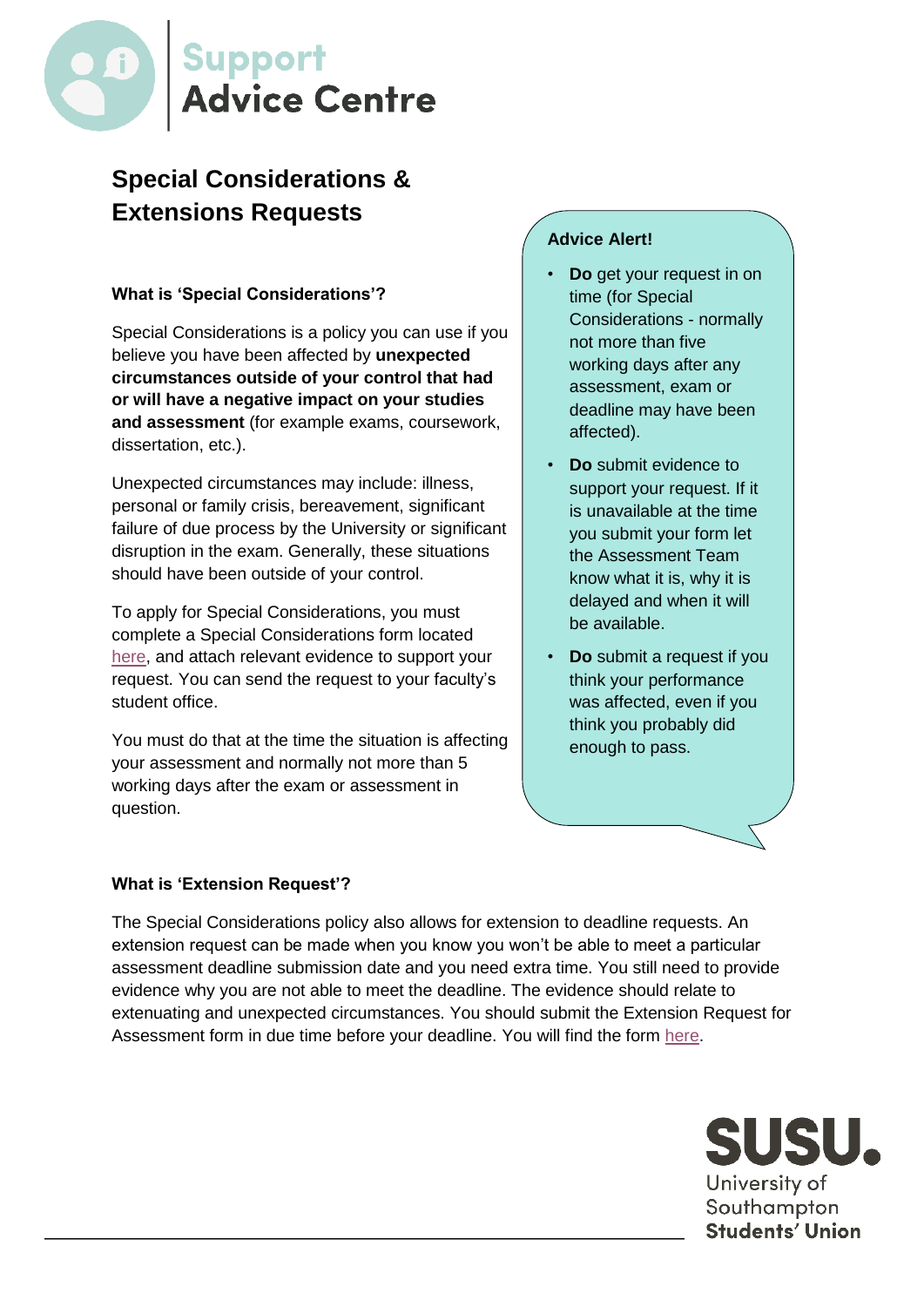

## **Remember**!

In case of requesting an extension to your submission date, you need to submit the form in good time before the deadline.

# **Where do I find more information about Special Considerations and Extensions?**

## **Undergraduate and Postgraduate Taught students:**

The University's Special Considerations and Deadline Extensions Regulations for undergraduate and postgraduate taught students can be found on the University website [here.](http://www.southampton.ac.uk/assets/sharepoint/intranet/calendar/publicdocuments/Special%20Considerations%20Regulations.pdf)

## **Postgraduate Research (PhD) students:**

Research students should follow the Regulations Governing Special Considerations for Research Degree Programmes located on the University website [here.](http://www.southampton.ac.uk/assets/sharepoint/intranet/calendar/publicdocuments/RegsSpecialConsiderationsResearch.pdf)

## **What Special Considerations are available to PhD students?**

Under the Special Considerations policy research students can apply for:

- An extension to candidature:
- A suspension from candidature;
- An extension to a Progression Review Report submission deadline;
- For Special Considerations to be applied to work to be assessed.

There are 2 different forms that can be completed, depending on whether the form is used for unforeseen circumstances (form SC1), or for foreseen situations relating to suspension that are not extenuating (e.g. planned parental leave), where form SC2 should be used.

Both forms can be found on the University's Student Handbook website [here.](https://www.southampton.ac.uk/quality/pgr/research_degree_candidature/pgrspecialconsiderations.page?)

Forms should be submitted to the Faculty's Graduate School Office with relevant evidence.

#### **What should I write on the form to explain my circumstances?**

The Special Considerations Board may have limited time to consider each application due to the number of cases they consider. It is important that you summarise the situation and get

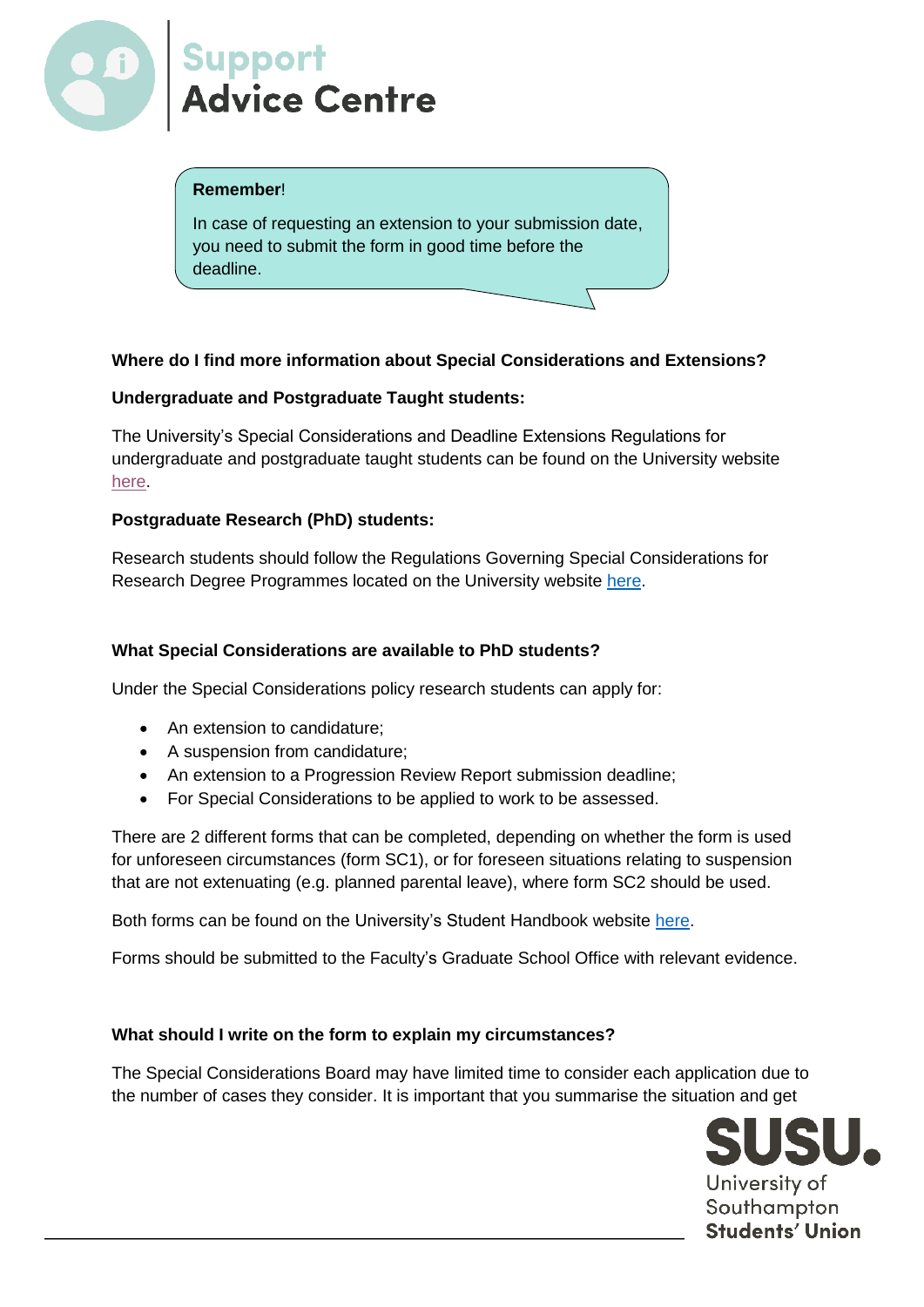

your key messages and points across clearly and concisely. If you need any help and tips, contact the Advice Centre.

# **Top Tip:**

Remember that you need to make a link between the unexpected events or illness and your performance being adversely affected. The timing of the incident/s must tally with the time of the exams, assessments or other submissions.

#### **What evidence should I include?**

It will depend on the circumstances. Evidence may include: a letter from your GP or a medical professional, an exam invigilator's incident report, a letter of support/explanation from First Support or Enabling Services, or a University self-certificate for short illnesses.

#### **I don't have evidence, what can I do?**

The University accepts Self-Certification for illnesses up to 5 days. The Self-Certifications form has to be signed off by your tutor, senior tutor or another academic in your faculty. You should make an appointment to see them and discuss your circumstances before submitting the form.

#### **What recommendations can the Special Considerations Board make?**

**The Undergraduate or Postgraduate Taught Special Considerations Board**, can make one or more recommendations based on your application and evidence. This varies from giving you another attempt of an assessment, waiving later submission penalties, removing the cap from referrals or repeats, or disregarding marks in computing the final classification. You will find the full list of recommendations in the regulations for Special Considerations [and Deadline Extensions,](http://www.southampton.ac.uk/assets/sharepoint/intranet/calendar/publicdocuments/Special%20Considerations%20Regulations.pdf) Section A Policy, Point 6, which can be found on the University Calendar.

For Postgraduate students, **the PGR Special Considerations Board** can make a number of different recommendations to the Faculty Director of the Graduate School, for example recommending a suspension or extension request is approved, recommending an additional viva, reject the request etc. For a full list of possible outcomes of the request, please see: